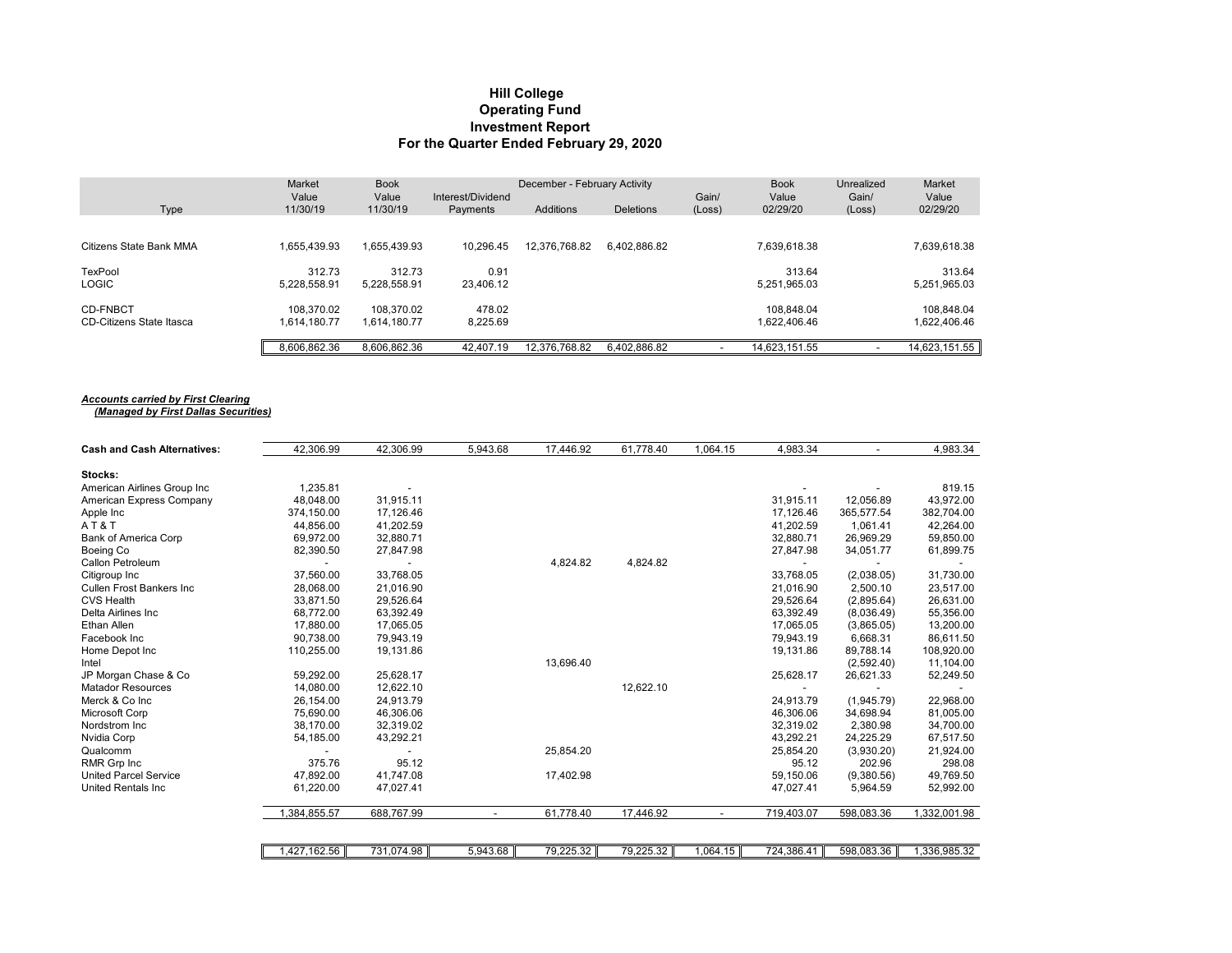## **Hill College Investment Report For the Quarter February 29, 2020 Endowment Fund**

|                                                  | Market         | <b>Book</b>    | December - February Activity |                  |                  |                | <b>Book</b>  | <b>Unrealized</b> | Market       |
|--------------------------------------------------|----------------|----------------|------------------------------|------------------|------------------|----------------|--------------|-------------------|--------------|
|                                                  | Value          | Value          | Interest/Dividend            |                  |                  | Gain/          | Value        | Gain/             | Value        |
| Type                                             | 11/30/19       | 11/30/19       | Payments                     | <b>Additions</b> | <b>Deletions</b> | (Loss)         | 02/29/20     | (Loss)            | 02/29/20     |
|                                                  |                |                |                              |                  |                  |                |              |                   |              |
| Accounts carried by TD Ameritrade Clearing, Inc. |                |                |                              |                  |                  |                |              |                   |              |
| (Managed by Sweetwater Financial Advisors, LLC)  |                |                |                              |                  |                  |                |              |                   |              |
| <b>Cash and Cash Alternatives:</b>               | 4,514.31       | 4,514.31       | 16,103.92                    | 231,215.52       | 224,780.82       | 982.38         | 28,035.31    | $\blacksquare$    | 28,035.31    |
| <b>Exchange Traded Funds (ETFs):</b>             |                |                |                              |                  |                  |                |              |                   |              |
| iShares Intl Select Div ETF                      | 30,825.76      | 29,994.85      |                              |                  | 1,480.84         |                | 28,514.01    | (1,228.26)        | 27,285.75    |
| iShares Short Mat Bond ETF                       | 100,156.70     | 99,976.61      |                              |                  |                  |                | 99,976.61    | 319.39            | 100,296.00   |
| <b>SPDR Gold Shares ETF</b>                      | 34,740.72      | 30,619.91      |                              |                  |                  |                | 30,619.91    | 6,771.85          | 37,391.76    |
| First Trust Pref Sec Inc ETF                     | 54,093.48      | 52,515.20      | (29.92)                      |                  |                  |                | 52,485.28    | 927.95            | 53,413.23    |
| Invesco High Yld Eq Div ETF                      | 23,905.70      | 23,068.70      |                              |                  |                  |                | 23,068.70    | (1,727.10)        | 21,341.60    |
| iShares Select Div ETF                           | 45,645.60      | 43,641.12      |                              |                  |                  |                | 43,641.12    | (3,090.72)        | 40,550.40    |
| Vanguard Real Estate ETF                         | 39,554.75      | 37,492.84      | (179.35)                     |                  |                  |                | 37,313.49    | (198.24)          | 37,115.25    |
| Aberdeen Std Platinum ETF                        | 30,450.20      | 29,984.15      |                              | 11,138.60        |                  |                | 41,122.75    | (2,013.27)        | 39,109.48    |
| <b>SPDR Total Return Tactical</b>                | 60,110.73      | 59,994.86      |                              | 50,007.23        |                  |                | 110,002.09   | 2,572.61          | 112,574.70   |
| <b>First Trust Value Line</b>                    | 31,684.00      | 29,964.35      |                              | 14,797.79        |                  |                | 44,762.14    | (2,661.52)        | 42,100.62    |
| Vanguard Total Bnd Mrkt                          | 50,236.84      | 49,986.52      |                              | 49,965.13        |                  |                | 99,951.65    | 3,379.51          | 103,331.16   |
|                                                  | 501,404.48     | 487,239.11     | (209.27)                     | 125,908.75       | 1,480.84         | $\blacksquare$ | 611,457.75   | 3,052.20          | 614,509.95   |
| <b>Fixed Income:</b>                             |                |                |                              |                  |                  |                |              |                   |              |
| Santander Bank National Assn CD                  |                |                |                              | 25,000.00        |                  |                | 25,000.00    | 6.08              | 25,006.08    |
| Wells Fargo National Bank West CD                |                |                |                              | 25,000.00        |                  |                | 25,000.00    | 36.28             | 25,036.28    |
| Western Alliance BanCorp CD                      |                |                |                              | 25,000.00        |                  |                | 25,000.00    | 12.01             | 25,012.01    |
| Zions Bncorporation CD                           |                | $\blacksquare$ |                              | 25,000.00        |                  |                | 25,000.00    | 7.91              | 25,007.91    |
|                                                  | $\blacksquare$ | $\blacksquare$ | $\blacksquare$               | 100,000.00       | $\blacksquare$   |                | 100,000.00   | 62.28             | 100,062.28   |
| <b>Mutual Funds:</b>                             |                |                |                              |                  |                  |                |              |                   |              |
| Federated Institutional MF                       | 489,830.79     | 489,760.00     |                              |                  | 191,800.00       | 45.49          | 298,005.49   | 102.28            | 298.062.28   |
| Pimco FDS MF                                     | 193,661.96     | 195,000.00     |                              |                  |                  |                | 195,000.00   | (1,338.04)        | 193,661.96   |
| Doubline Total Return MF                         | 114,151.42     | 112,402.73     |                              | 968.74           |                  |                | 113,371.47   | 4,218.14          | 117,589.61   |
| American Beacon SPFLX                            | 114,590.73     | 120,000.00     |                              |                  |                  |                | 120,000.00   | (5,409.27)        | 114,590.73   |
|                                                  | 912,234.90     | 917, 162. 73   | $\sim$                       | 968.74           | 191,800.00       | 45.49          | 726,376.96   | (2,426.89)        | 723,904.58   |
| Stocks:                                          |                |                |                              |                  |                  |                |              |                   |              |
| Blackrock Enh Cap & Inc Fd Inc                   | 46,625.28      | 45,014.78      | (693.85)                     |                  | 18,754.80        |                | 25,566.13    | (1,415.89)        | 24,150.24    |
| Blackrock Science & Tech Tr                      | 37,488.42      | 37,509.39      |                              |                  | 10,276.55        |                | 27,232.84    | (2,508.34)        | 24,724.50    |
| Kayne Anderson MLP Midstream                     | 24,811.35      | 30,006.34      | (1,660.68)                   |                  |                  |                | 28,345.66    | (6,381.19)        | 21.964.47    |
| Reaves Utility Income Fund                       | 45,668.34      | 45,196.78      |                              |                  |                  |                | 45,196.78    | (4,782.10)        | 40,414.68    |
|                                                  | 154,593.39     | 157,727.29     | (2,354.53)                   | $\sim$           | 29,031.35        | $\sim$         | 126,341.41   | (15,087.52)       | 111,253.89   |
|                                                  |                |                |                              |                  |                  |                |              |                   |              |
|                                                  | 1,572,747.08   | 1,566,643.44   | 13,540.12                    | 458,093.01       | 447,093.01       | 1,027.87       | 1,592,211.43 | (14, 399.93)      | 1,577,766.01 |